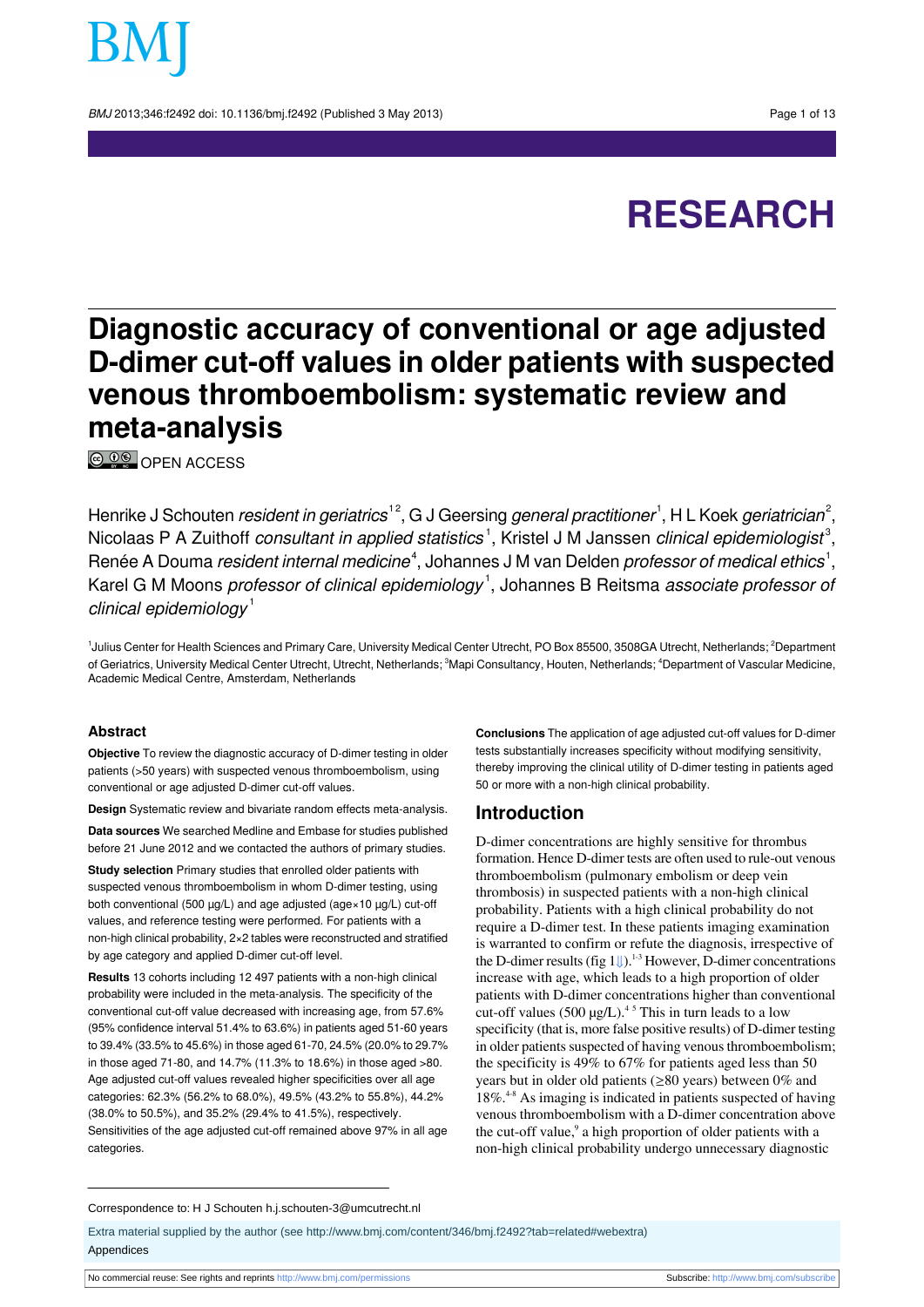investigations. This can be burdensome, especially in older patients, and the yield of this imaging is relatively low (typically 20% or less of patients with clinically suspected venous thromboembolism are actually affected).<sup>10 11</sup> As a result of a low specificity of D-dimer testing in older patients, some authors dissuade doctors from D-dimer testing in very old patients.<sup>4 8 12</sup> Yet this would actually imply referring all suspected older patients for imaging, which is even less desirable.

Others have argued for increasing the D-dimer cut-off value in older patients to improve the specificity and thereby increase the number of patients in whom—based on a D-dimer level below the cut-off value—imaging could be avoided.<sup>4 6 13-15</sup> An age adjusted D-dimer cut-off value that increases gradually with age especially showed a promising increase in specificity without substantial loss of safety.<sup>6</sup> This age adjusted cut-off value was defined as age (years)×10 μg/L for patients aged over 50 years (for example, for a patient aged 78 years, the D-dimer concentration would be considered normal below 780 μg/L). The age adjusted cut-off value was derived from a cohort of secondary care patients with a non-high probability of pulmonary embolism. This cohort was subdivided into 10 year age groups and the optimal cut-off value was selected for each age group—that is, the cut-off value with a sensitivity of 100% and the highest accompanying specificity. This revealed an increase of the optimal cut-off value of approximately 100 μg/L per decade (10 μg/L per year). This age adjusted cut-off value was subsequently validated in secondary care patients with suspected pulmonary embolism, $16 \frac{17}{2}$  and in both primary and secondary care cohorts of patients with suspected deep vein thrombosis.<sup>18</sup> <sup>19</sup> However, higher cut-off values may also lead to an increased percentage of false negative cases(that is, missed cases of venous thromboembolism), which might make this strategy less safe.<sup>20 21</sup> Since venous thromboembolism has a high short term mortality rate in older patients, doctors do not always get the chance to reconsider a missed diagnosis.<sup>22 23</sup>

Controversy therefore remains on the utility of D-dimer testing (either using the conventional or higher cut-off values) to safely exclude venous thromboembolism in a substantial proportion of older patients. A formal systematic review increases the evidence base on this topic; a meta-analysis can provide more precise estimates of the accuracy of D-dimer testing among clinically relevant subgroups, whereby sources for interstudy heterogeneity can be considered.<sup>24</sup> We conducted a systematic review and meta-analysis to assess the diagnostic value of D-dimer testing for excluding suspected venous thromboembolism in older patients, with a particular interest in whether increasing the threshold for test positivity using the proposed age adjusted manner is a safe and more efficient strategy than using the conventional cut-off value.

### **Methods**

#### **Data sources and searches**

On 12 June 2012 we systematically searched Embase and Medline for studies evaluating the diagnostic value of D-dimer tests in diagnosing venous thromboembolism. The search query combined synonyms for "D-dimer" with synonyms for "venous thromboembolism" and "elderly" (see supplementary appendix 1 for the search strategy).<sup>25</sup> Duplicate articles were manually filtered using the "close match function" of Refworks 2.0.

#### **Study selection**

We included studies if they were original diagnostic studies and comprised a study population of consecutive patients with a clinical suspicion of venous thromboembolism, performed

quantitative D-dimer testing using the age adjusted D-dimer cut-off value and the conventional cut-off value, and applied reference testing in all patients according to previously described methods. $2^{\circ}$ 

No language restrictions were applied. To check cross referencing we used a previously published systematic review.<sup>1</sup> We excluded studies carried out exclusively in populations with a high risk for thrombosis—defined as perioperative patients or patients with previous thrombosis, cancer, or coagulation disorders. When a study cohort was described by more than one article, we included only the paper best meeting the inclusion criteria. Two reviewers (HJS and NV) independently selected the first batch of articles and a third reviewer (GJG) was consulted by HJS to agree on the final selection and to resolve discrepancies between the first two reviewers.

#### **Data extraction and quality assessment**

We reviewed the included studies in duplicate and extracted the study design, setting, number of patients, prevalence of venous thromboembolism, personal characteristics of the study population, clinical decision rule used to classify patients in risk categories, and reference standard and D-dimer assay applied. Using extracted numbers of true and false positive and negative results according to the reference tests, we reconstructed 2×2 tables for the patients with a non-high clinical probability and stratified them by predefined age categories ( $\leq$ 50 years, 51-60 years, 61-70 years, 71-80 years, and >80 years) and by the different D-dimer cut-off values(for the age category ≤50 years the conventional and age adjusted cut-off value are the same). If complete reconstruction of  $2\times 2$  tables using the desired age categories was not possible based on the data presented in the papers, we contacted the authors and requested to reanalyse their data, if needed, according to the predefined age class categories and to complete the cross tables for all age categories and for both the conventional and age adjusted D-dimer cut-off level.

We assessed risk of bias and applicability at study cohort level, using the revised tool for quality assessment of diagnostic accuracy studies (QUADAS-2). This is a validated tool for assessment of methodological quality and applicability of diagnostic accuracy studies.<sup>27</sup> We appraised both the primary studies describing the included study cohorts and the publications included in this meta-analysis that were based on these cohorts.

#### **Data synthesis and analysis**

From the 2×2 tables we calculated the prevalence of venous thromboembolism and the D-dimer test sensitivity (the number of patients with venous thromboembolism and a D-dimer level above the tested cut-off value—that is, patients with true positive test results—divided by the total number of patients with venous thromboembolism) and specificity (the number of patients without venous thromboembolism and a D-dimer level below the tested cut-off level—that is, patients with true negative test results—divided by the total number of patients without venous thromboembolism).

To graphically display the sensitivity and specificity measurements at study level we used Review Manager 5 software from the Cochrane collaboration. For the main analyses we stratified the data by age category and D-dimer cut-off value. We used random effects bivariate regression models to meta-analyse the logit transformed sensitivity and specificity of D-dimer to obtain pooled estimates and 95% confidence intervals of these variables.<sup>28</sup> <sup>29</sup> The bivariate approach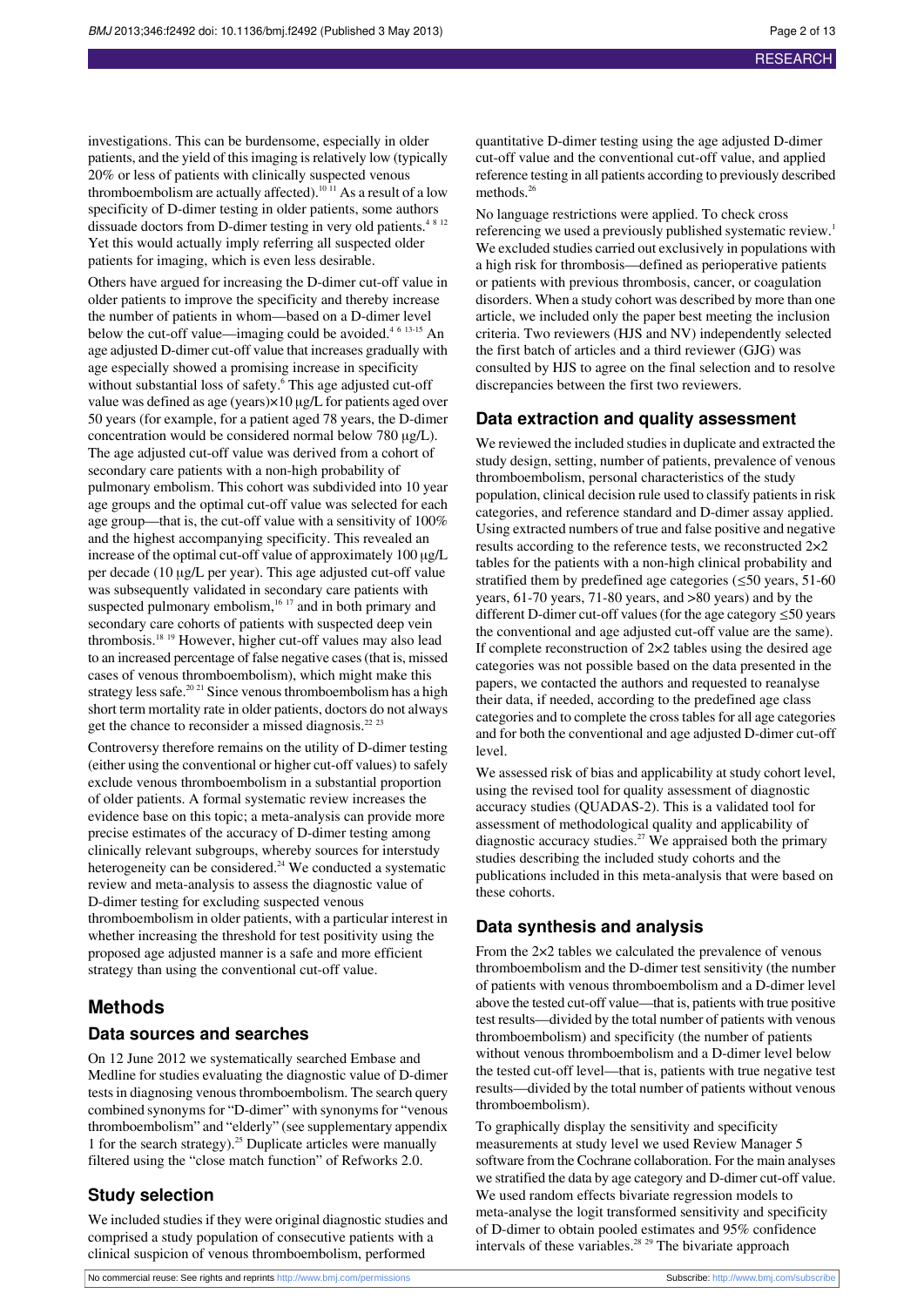simultaneously models pairs of (logit transformed) sensitivity and specificity from studies, thereby incorporating any correlation that might exist between these measures. The model uses a random effects approach for both sensitivity and specificity to incorporate heterogeneity beyond chance as a result of remaining clinical and methodological differences between studies. We added covariates to the bivariate model to examine whether sensitivity and specificity were different for the following study characteristics: prevalence of venous thromboembolism within each study, the type of applied D-dimer assay, and whether the initial suspicion was deep vein thrombosis or pulmonary embolism in the included studies. We fitted the bivariate random effects models using the NLMIXED (non-linear mixed effect) procedure of SAS version 9.2 (SAS Institute, Cary, NC, USA).

For each age category and D-dimer cut-off level we constructed hypothetical classification tables including 1000 hypothetical patients per table. We calculated the total number of venous thromboembolism cases by multiplying 1000 with the estimated median prevalence of venous thromboembolism within the particular age category based on the studies included in this meta-analysis. We calculated the number of patients with true positive test results by multiplying the total number of hypothetical venous thromboembolism cases with the estimated sensitivity of the D-dimer test in the particular age category (or with the lower or upper 95% confidence interval border of the estimated sensitivity to extract a measure of uncertainty). To obtain the number of patients with true negative test results we multiplied the total number of hypothetical non-cases by the estimated specificity (or with the lower or upper limits of the 95% confidence interval of this estimate). To examine the influence of the prevalence on these numbers, we repeated these analyses using the minimum and maximum prevalence of venous thromboembolism within each age group based on this meta-analysis. These analyses were performed in Microsoft Office Excel version 2010.

#### **Results**

#### **Selection, characteristics, and quality of studies**

Our search yielded 2696 unique publications (see flowchart in supplementary appendix 2). After we had screened the titles and abstracts, 307 publications were selected for full text review. Of these publications, 302 were excluded, mainly because they did not concern consecutive patients, applied no (quantitative) D-dimer test, or did not apply age adjusted D-dimer cut-off levels. Finally, five publications were included concerning a total of 22 608 patients of whom 12 630 had a non-high clinical probability of venous thromboembolism.<sup>6 16-19</sup> All these publications concerned retrospective analyses on one or more cohorts of patients with suspected venous thromboembolism. One publication<sup>19</sup> separately analysed and presented five different cohorts (Tan et al, unpublished),<sup>30-33</sup>; two publications<sup>6</sup> <sup>16</sup> separately analysed and presented three different cohorts34-39 and the other two publications concerned one cohort each.<sup>17</sup> <sup>18</sup> Hence the five included publications concerned a total of 13 different study cohorts, which we considered as separate cohorts in this meta-analysis. All authors granted our requests to reanalyse their data and provided 2×2 tables for each predefined age category and both D-dimer cut-off levels.

Table 1[⇓](#page-7-0) summarises the characteristics of the included study cohorts. Seven cohorts concerned patients with suspected pulmonary embolism $17 \frac{34-39}{9}$  and the other six concerned patients with suspected deep vein thrombosis (Tan et al,

unpublished).<sup>18 30-33</sup> All studies analysed and presented only patients with non-high clinical probability scores on clinical decision rules as this is the indicated population for the application of D-dimer tests.<sup>39</sup> To select these patients with a non-high clinical probability, either a revised Geneva score<sup>40</sup> of ≤10 or a Wells score<sup>41</sup> of ≤4 was applied in the pulmonary embolism cohorts; and for the deep vein thrombosis cohorts, a Wells score<sup>9</sup> of either  $\leq 2$  or  $\leq 1$  was applied. In one study,<sup>31</sup> a clinical probability of <80% of deep vein thrombosis as estimated by the treating doctor—instead of a formal clinical decision rule—was used to select the patients with a non-high clinical probability.

One study was performed in primary care,<sup>18</sup> whereas all other cohorts concerned patients presenting at emergency departments or in outpatients clinics; in two studies, inpatients were also included.<sup>17</sup> <sup>35</sup>

Overall, the quality of the included study cohorts was good (see the results of QUADAS-2 in supplementary appendix 3). All but one cohort<sup>42</sup> included prospectively collected data of consecutive patients with suspected venous thromboembolism. However, in 12 of the 13 study cohorts, three month event free follow-up (no signs or symptoms of recurrence) instead of imaging investigation was used as the reference test in patients with a negative D-dimer result and a non-high clinical probability, so not all patients underwent the same sequence of reference tests in these studies. Hence differential verification could have introduced bias. Furthermore, there were concerns about the applicability of the studies, as unstratified data for different applied D-dimer assays (enzyme linked fluorescent assays as well as quantitative latex assays) within one study cohort was presented for six of the 13 study cohorts.

#### **Prevalence of venous thromboembolism and effect of age on specificity and sensitivity of D-dimer testing with a conventional cut-off value**

The median prevalence of venous thromboembolism in patients not at high risk ranged from 12.3% in patients aged less than 50 years, to 21.5% in patients aged 71-80 (table [2⇓](#page-9-0)). The pooled specificity of D-dimer testing decreased substantially with increasing age from 66.8% (95% confidence interval 61.3% to 72.0%) in patients aged less than 50 years to 14.7% (11.3% to 18.6%) in patients aged more than 80 years when the conventional cut-off value was applied (table 2). The pooled sensitivity hardly differed between the age groups.

#### **Performance of age adjusted D-dimer cut-off values**

The use of the age adjusted D-dimer cut-off value ( $age \times 10 \mu g/L$ ) in patients aged >50 years) still showed a decrease in specificity with increasing age, which was 35.2% (29.4% to 41.5%) in patients aged more than 80 years, but noticeably less pronounced compared with the application of the conventional cut-off value. The specificity of D-dimer testing by application of the age adjusted D-dimer cut-off value instead of the conventional cut-off value was higher in all age categories and was more than doubled in patients aged more than 80 years (table 2).

The use of age adjusted cut-off values instead of the conventional cut-off value was at the expense of a decrease in sensitivity (albeit small and not statistically significant), which stayed above 97% for both cut-off levels in all age categories.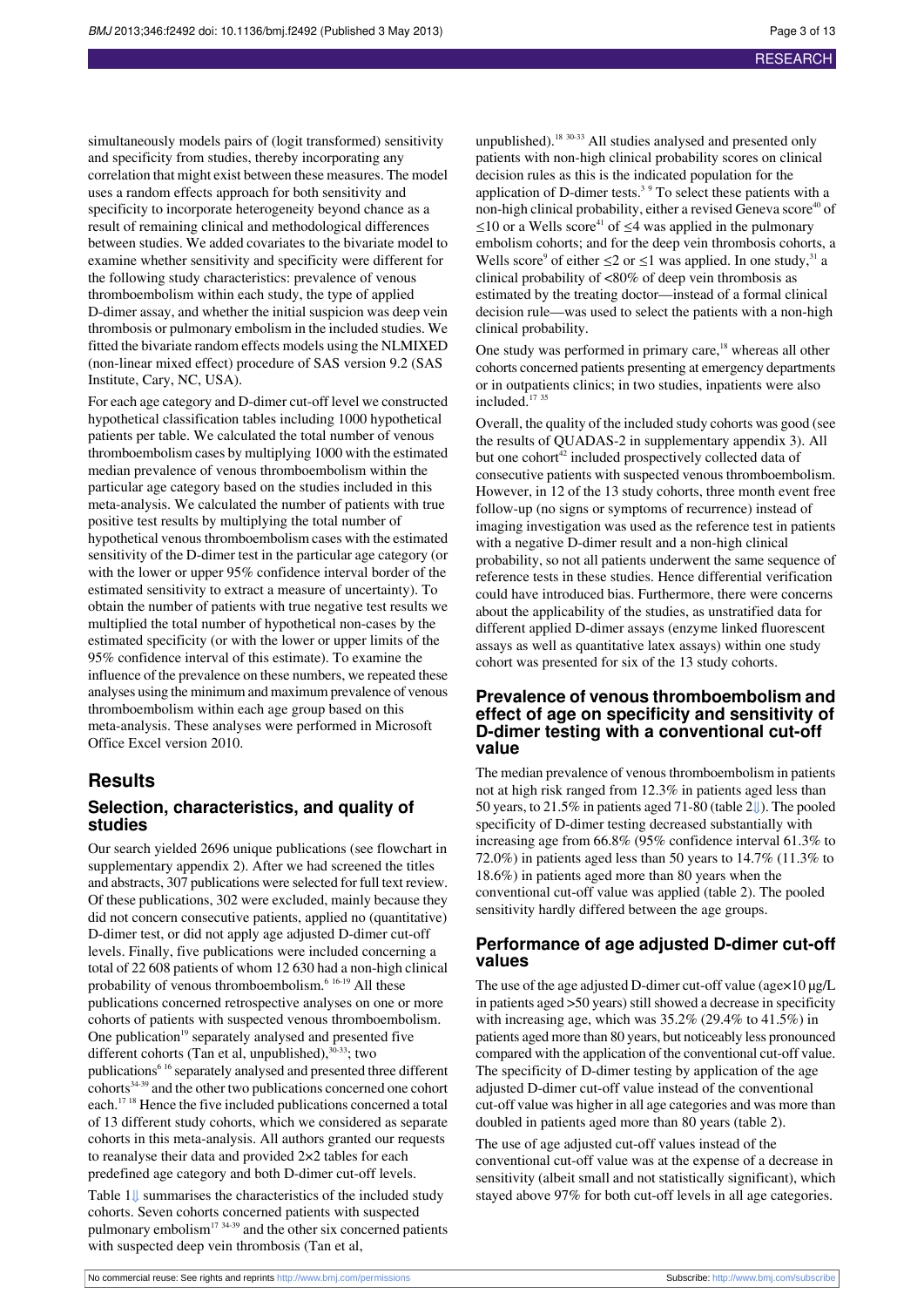#### **RESEARCH**

#### **Covariates**

The forest plot in supplementary appendix 4 depicts the sensitivity and specificity of D-dimer testing stratified by cohort, age group, and D-dimer cut-off level. We analysed the effect of covariates (the venous thromboembolism prevalence in each total cohort, applied D-dimer assays, and whether the patients were initially suspected of having pulmonary embolism or deep vein thrombosis) on the D-dimer sensitivity and specificity (table [3⇓](#page-10-0)). We found no association between the sensitivity and specificity of D-dimer testing and the prevalence of venous thromboembolism in the study populations or whether patients were suspected of having either pulmonary embolism or deep vein thrombosis.

D-dimer testing revealed a higher sensitivity and a trend towards lower specificity in the three cohorts in which only enzyme linked fluorescent assays were applied, compared with the cohorts in which quantitative latex assays were also used. Besides, the enzyme linked fluorescent assays showed less decrease in sensitivity by application of the age adjusted cut-off value instead of the conventional cut-off.

#### **Hypothetical cohort**

Based on hypothetical cohorts of 1000 patients for each age category, we calculated the numbers of extra patients in whom imaging examination would, correctly or wrongly, be avoided by using the age adjusted instead of the conventional D-dimer cut-off value (table 4[⇓](#page-11-0)). This would result in a correct exclusion of venousthromboembolism in 40 (95% confidence interval 38 to 41), 85 (81 to 86), 155 (141 to 164), and 175 (153 to 194) extra patients at the expense of 1 (0 to 4) extra missed cases for those aged 51-60 years, 2 (2 to 5) for those aged 61-70 years, 3 (2 to 4), for those aged 71-80 years, and 4 (2 to 6) for those aged more than 80 years. D-dimer testing would rule out venous thromboembolism in 124 per 1000 non-high risk patients aged more than 80 years if the conventional cut-off value would be applied, whereas the application of the age adjusted D-dimer cut-off value results in exclusion of venous thromboembolism in 303 per 1000 of these patients. The positive predictive value was 21.2% (95% confidence interval 19.1% to 23.2%) in patients aged more than 80 years and 29.1% (25.3% to 33.1%) in patients aged 50 years or less. To examine the influence of the prevalence on this figure we also compared these numbers for the lowest and highest prevalence of venous thromboembolism of the non-high risk patients within each age category of the studies in this meta-analysis (fig 2[⇓\)](#page-12-1). The relative merit of application of the age adjusted cut-off value instead of the conventional cut-off value was higher in the case of a low prevalence (44-194 correct *v* 0-2 falsely excluded cases) compared with a high prevalence (31-150 correctly *v* 2-7 falsely excluded cases) (see fig 2 and supplementary appendix 5).

#### **Discussion**

We performed a systematic review and meta-analysis on the diagnostic value of D-dimer testing to exclude venous thromboembolism in older patients aged 50 or more years. Generally, in combination with a non-high clinical probability, D-dimer testing is used as a rule-out test in patients with suspected venous thromboembolism. Using such a rule-out approach, unnecessary burdensome and more costly imaging can be avoided in about 1 in 3 patients.<sup>1 2 30</sup> 33-35 However, this proportion of patients in whom imaging can be safely withheld by using D-dimer testing seemed to be low (around 10%) in the eldest patients  $(>80 \text{ years})$ .<sup>48 12</sup> This has led to controversy over the diagnostic value of D-dimer testing in older old patients

(>80 years) with clinically suspected venous thromboembolism. In particular old, fragile patients, who would benefit if an unnecessary referral to a radiology department could be safely avoided.<sup>43</sup> In fact, this was the main reason for the development of age adjusted cut-off values for D-dimer testing<sup>6</sup> and thereby the reason for this aggregated meta-analysis.

Indeed we found a sharp decrease in the specificity of D-dimer testing to rule out venous thromboembolism in older patients with a non-high clinical probability using the conventional D-dimer cut-off value, although the sensitivities of D-dimer testing were high across all age categories. The proportion of patients with a non-high clinical probability in whom D-dimer testing could exclude venous thromboembolism was only 12.4% in those aged more than 80 years. This finding underlines the arguments of several authors that D-dimer testing in this conventional way is of limited value in the eldest patients.<sup>48 12</sup> Yet the application of the age adjusted D-dimer cut-off value<sup>6</sup> would result in the exclusion of venous thromboembolism in almost 1 out of 3 (30.3%) of the eldest patients (>80 years), while the sensitivity stayed above 97% in all age categories. This would lead to one identified and treated patient for every five patients undergoing imaging examinations in the eldest patients, or in other words a positive predictive value of 21.1%. This positive predictive value of D-dimer testing in the eldest patients is almost comparable to the positive predictive value of 29.2% in the youngest patients (<50 years, cut-off value of 500 µg/L). The small number of missed cases from applying the age adjusted cut-off value instead of the conventional cut-off (1 to 4 per 1000 ) is largely outnumbered by the large number of patients in whom imaging would be avoided (303 to 540 per 1000). Moreover, this number of missed cases from using the age adjusted cut-off value is comparable to the failure rate in the youngest age category ( $\leq 50$  years) in whom 3 per 1000 patients would be missed if D-dimer testing using conventional cut-off levels was used. Even in case of a high prevalence of venousthromboembolism (when the relative merit of application of the age adjusted cut-off value islowest) the additional number of patients missed (2 to 7 per 1000) would be outweighed by the number of avoided unnecessary imaging examinations (31 to 150 per 1000).

Currently, broadly available imaging techniques for the detection of venous thromboembolism have replaced burdensome and time consuming techniques bringing about high radiation exposure (repeated two point compression ultrasonography replaced venography for the detection of deep vein thrombosis, and contrast enhanced computed tomography of the pulmonary arteries replaced pulmonary angiography for pulmonary embolism).<sup>35 44</sup> Still, the burden and risks of imaging, such as attending a hospital, extension of hospital stay, waiting at a radiology department , are of particular concern for old patients.<sup>43</sup> Moreover, contrast enhanced computed tomography of the pulmonary arteries is associated with a 14% risk of nephropathy, which might be even higher in older patients in whom renal impairment is more common.<sup>45</sup> Therefore it would (notably for older patients) be beneficial to safely withhold imaging investigations based on negative D-dimer test results.

#### **Strengths and limitations of this review**

This is the first systematic review and meta-analysis on the diagnostic utility of D-dimer testing in older patients. We were able to include 13 large cohorts involving over 12 000 patients wherein both the conventional adjusted and the age adjusted cut-off values were studied in different age categories. However, the included publications were from only three research groups. Our search yielded another 107 publications in which the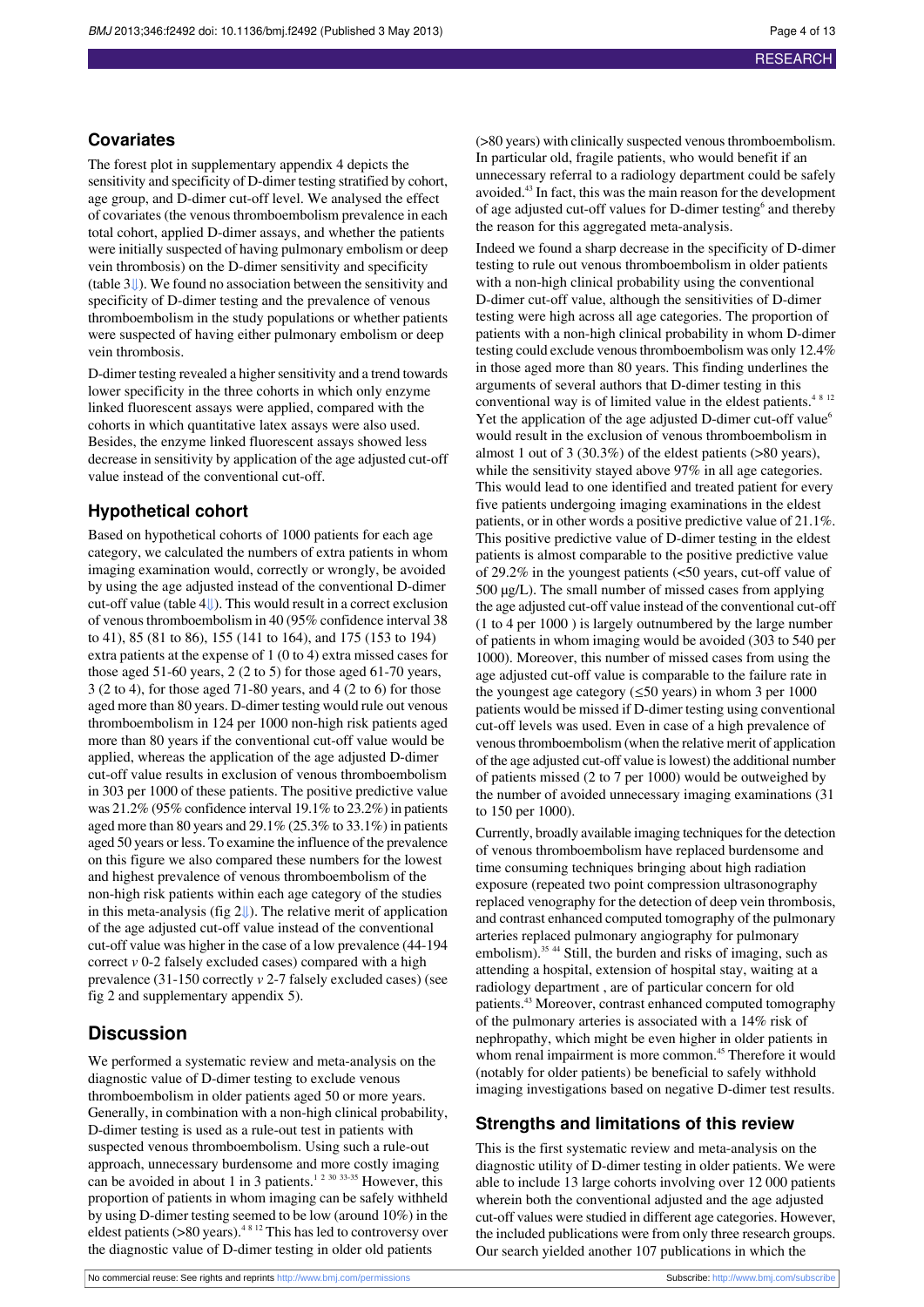diagnostic accuracy of quantitative D-dimer testing had been examined in consecutive patients, but as this was not done in an age adjusted manner these publications were not included in our meta-analysis. Yet given the robustness, precision, and consistency of our results over the 13 included cohorts, we expect that the addition of more studies to the meta-analysis would not have changed our inferences. Moreover, funnel plots of estimates of the effect size (differences in logit specificities within studies as a result of the application of the different cut-off levels) against the study size, gave (although based on a small number of studies) no indication for publication bias (analysis not presented).

Other strategies to adjust the D-dimer cut-off value to exclude venous thromboembolism in older patients have been suggested—for example, a fixed cut-off of 750 µg/L in all patients aged over 60 or 70 years.<sup>14 21 46 47</sup> Owing to the heterogeneity of the applied D-dimer assays, methodology, and categorization of age (for example, >60 or >70 years instead of 61-70 years, 71-80 years, and >80 years), we were unable to provide pooled estimates of the studies that analysed alternative D-dimer cut-off levels. This hampered the comparison of the different adjusted D-dimer cut-off values.

We also found some heterogeneity in the sensitivity and specificity of D-dimer tests among the studies, partly explained by the application of different assays. Our covariate analysis suggests that the application of age adjusted instead of conventional cut-off values was most favourable in the cohorts in which enzyme linked fluorescent assays were only applied, asthe high sensitivity remained constant in these cohorts. These findings are consistent with previous studies: enzyme linked fluorescent assays turned out to have a higher sensitivity at the expense of a lower specificity compared with second generation latex assays.<sup>248</sup> However, as a result of between study variation of covariates and their potential multicollinearity (linear relation between explaining variables), we are unable to draw firm conclusions on the differences between various D-dimer assays based on our current meta-analysis.

Another limitation might be that we included studies both with populations suspected of having pulmonary embolism and with populations suspected of having deep vein thrombosis, and primary as well as secondary care patients, which might have introduced some extra between study variation. Furthermore, there was a variation in the prevalence of venous thromboembolism in the included cohorts, ranging from 5.1% to 39%. However, although previous studies revealed an association between the prevalence of venousthromboembolism and the diagnostic accuracy of D-dimer testing,<sup>49</sup> our covariate analysis did not show such an association. Moreover, there was a fair similarity of study design and patient selection over the included cohorts; in all studies only patients with a non-high clinical probability were selected. Therefore we assumed that the conditions for pooling were met.

Finally, the reference standards used to diagnose or exclude venous thromboembolism differed between the included studies. In all but one study<sup>18</sup> differential verification was of concern; in these studies venous thromboembolism was excluded without confirmation by imaging in patients with a negative D-dimer test result and without recurrence of symptoms during follow-up. Hence the false negative cases from using the conventional cut-off value were patients presenting with worsening or recurrence of their symptoms within 45 days or three months, leading to further examinations and the detection of venous thromboembolism. Although this is common practice, this could have introduced small overestimations of the diagnostic accuracy

of the D-dimer test, as small thrombi may have been missed in these patients.

#### **Conclusions and implications for further research**

D-dimer testing has limited utility in older patients when the conventional cut-off value is applied. The application of the age adjusted cut-off value combined with a non-high clinical probability greatly increases the utility of a D-dimer test for the exclusion of venous thromboembolism in older patients, while hardly affecting the sensitivity. D-dimer levels below the age adjusted cut-off value correctly avoided imaging examinations in 30% to 54% of older patients with a non-high probability. This meta-analysis shows the robustness of our findings for patients with suspected deep vein thrombosis or pulmonary embolism, as well as for different age groups, D-dimer assays, and prevalence of venous thromboembolism.

Given that the age adjusted cut-off level could be easily implemented in routine laboratory practice it may have an immediate impact in clinical practice and serve the needs of older patients with a non-high clinical probability of venous thromboembolism by sparing a substantial proportion the burden of imaging investigations. Our results are not, however, applicable to patients with a high clinical probability of venous thromboembolism as additional imaging examination is warranted in these patients, irrespective of the D-dimer test results. Furthermore, since this strategy has only been confirmed in retrospective analyses, it could be argued that a formal cost effectiveness modeling study<sup>50 51</sup> or even a prospective impact study<sup>52 53</sup> is needed to further confirm the cost effectiveness and ease of use and acceptability of this diagnostic strategy in daily patient care before its implementation in clinical practice.

We thank Nienke A F Verheijden for double checking our search and data extraction; Bianca Kramer for her help in the design of the search syntax; and Andrea Penaloza, Josien van Es, Gregoire Le Gal, Roger Schutgens, Cristina Legnani, Shanon Bates, Menno Huisman, and Melanie Tan for providing additional data.

Contributors: HJS, GJG, and JBR participated in the study concept and design, interpretation of data, and drafting of the manuscript. HJS, GJG, and NV performed the search and data extraction. RAD acquired additional data and critically revised the manuscript. HLK, KJMJ, and NPAZ critically revised the manuscript. JBR and NPAZ participated in analysis of the data. JBR, KGMM, and JJMD provided critical revision of the manuscript and study supervision. All authors had full access to all data in the study and take responsibility for the integrity of the data and the accuracy of the data analysis. All authors participated in the revision and final approval of the manuscript.

Funding: This study was supported by the Netherlands Organization for Scientific Research (ZonMw project No 9120-8004, 918-10-615, and 17088-2502). The funder had no role in the study design, data collection and analysis, decision to publish, or preparation of the manuscript. Competing interests: All authors have completed the ICMJE uniform disclosure form at [www.icmje.org/coi\\_disclosure.pdf](http://www.icmje.org/coi_disclosure.pdf) (available on request from the corresponding author) and declare: all authors had financial support from the Netherlands Organization for Scientific Research (ZonMw project No 17088-2502, 917-46-360, and 945-04-009) for the submitted work; no financial relationships with any organisations that might have an interest in the submitted work in the previous three years; no other relationships or activities that could appear to have influenced the submitted work.

Ethical approval: Not required.

Data sharing: No additional data available.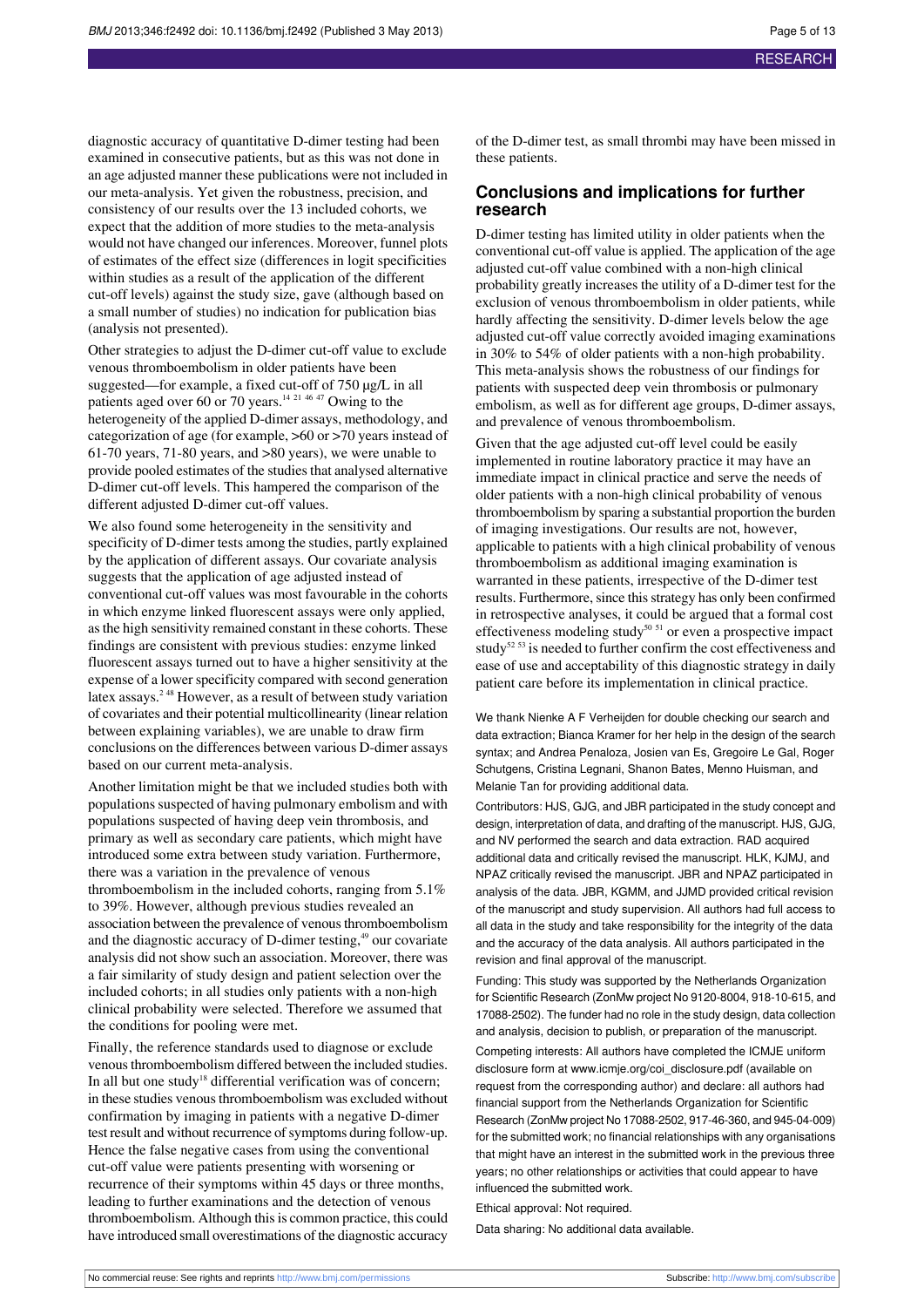#### **What is already known on this topic**

A negative D-dimer test can rule out venous thromboembolism in patients with a non-high clinical probability

Since D-dimer levels increase with age, the proportion of false positive D-dimer test results for venous thromboembolism using conventional cut-off values (500 µg/L) increases in older patients and the specificity decreases

Age adjusted D-dimer cut-off values (age×10 µg/L) have therefore been introduced

#### **What this study adds**

This systematic review and meta-analysis established a poor specificity (around 15%) of D-dimer testing with the conventional cut-off value in the eldest patients (>80 years)

The application of the age adjusted cut-off value increased the specificity of the D-dimer test to 35% in the eldest patients, while hardly affecting the sensitivity

Use of age adjusted D-dimer cut-off values would result in imaging examinations being correctly avoided in 30-54% of older patients with a non-high clinical probability of venous thromboembolism

- 1 Stein PD, Hull RD, Patel KC, Olson RE, Ghali WA, Brant R, et al. D-dimer for the exclusion of acute venous thrombosis and pulmonary embolism: a systematic review. Ann Intern Med 2004;140:589-602.
- 2 Di Nisio M, Squizzato A, Rutjes AW, Buller HR, Zwinderman AH, Bossuyt PM. Diagnostic accuracy of D-dimer test for exclusion of venous thromboembolism: a systematic review. J Thromb Haemost 2007;5:296-304.
- 3 Gibson NS, Sohne M, Gerdes VE, Nijkeuter M, Buller HR. The importance of clinical probability assessment in interpreting a normal d-dimer in patients with suspected pulmonary embolism. Chest 2008;134:789-93.
- Harper PL, Theakston E, Ahmed J, Ockelford P. D-dimer concentration increases with age reducing the clinical value of the D-dimer assay in the elderly. Intern Med J 2007;37:607-13.
- Righini M, Le Gal G, Perrier A, Bounameaux H. The challenge of diagnosing pulmonary embolism in elderly patients: influence of age on commonly used diagnostic tests and strategies. J Am Geriatr Soc 2005;53:1039-45.
- 6 Douma RA, Le Gal G, Sohne M, Righini M, Kamphuisen PW, Perrier A, et al. Potential of an age adjusted D-dimer cut-off value to improve the exclusion of pulmonary embolism in older patients: a retrospective analysis of three large cohorts. BMJ 2010;340:c1475.
- Schutgens RE, Haas FJ, Biesma DH. Reduced efficacy of clinical probability score and D-dimer assay in elderly subjects suspected of having deep vein thrombosis. Br J Haematol 2005;129:653-7.
- 8 Barro C, Bosson JL, Pernod G, Carpentier PH, Polack B. Plasma D-dimer testing improves the management of thromboembolic disease in hospitalized patients. Thromb Res 1999;95:263-9.
- 9 Wells PS. Integrated strategies for the diagnosis of venous thromboembolism. J Thromb Haemost 2007;5( Suppl 1):41-50.
- 10 Bounameaux H. Contemporary management of pulmonary embolism: the answers to ten questions. J Intern Med 2010;268:218-31.
- 11 Penaloza A, Kline J, Verschuren F, Courtney DM, Zech F, Derrien B, et al. European and American suspected and confirmed pulmonary embolism populations: comparison and analysis. J Thromb Haemost 2012;10:375-81.
- 12 Righini M, Nendaz M, Le Gal G, Bounameaux H, Perrier A. Influence of age on the cost-effectiveness of diagnostic strategies for suspected pulmonary embolism. J Thromb Haemost 2007;5:1869-77.
- 13 Righini M, Goehring C, Bounameaux H, Perrier A. Effects of age on the performance of common diagnostic tests for pulmonary embolism. Am J Med 2000;109:357-61.
- 14 Haas FJ, Schutgens RE, Biesma DH. An age-adapted approach for the use of D-dimers in the exclusion of deep venous thrombosis. Am J Hematol 2009;84:488-91.
- 15 Aguilar C, Martinez A, Martinez A, Del RC, Vazquez M. Diagnosis of deep venous thrombosis in the elderly: a higher D-dimer cut-off value is better? Haematologica 2001;86:E28.
- 16 Penaloza A, Roy PM, Kline J, Verschuren F, Le Gal G, Quentin-Georget S, et al. Performance of age-adjusted D-dimer cut-off to rule out pulmonary embolism. J Thromb Haemost 2012;10:1291-6.
- 17 Van Es J, Mos I, Douma R, Erkens P, Durian M, Nizet T, et al. The combination of four different clinical decision rules and an age-adjusted D-dimer cut-off increases the number of patients in whom acute pulmonary embolism can safely be excluded. Thromb Haemost 2012;107:167-71.
- 18 Schouten HJ, Koek HL, Oudega R, Geersing GJ, Janssen KJ, van Delden JJ et al. Validation of two age dependent D-dimer cut-off values for exclusion of deep vein thrombosis in suspected elderly patients in primary care: retrospective, cross sectional, diagnostic analysis. BMJ 2012;344:e2985.
- 19 Douma RA, Tan M, Schutgens R, Bates SM, Perrier A, Legnani C, et al. Age-dependent D-dimer cut-off value increases the number of older patients in whom deep vein thrombosis can be safely excluded. Haematologica 2012;97:1507-13.
- 20 Righini M, Aujesky D, Roy PM, Cornuz J, de Moerloose P, Bounameaux H, et al. Clinical usefulness of D-dimer depending on clinical probability and cutoff value in outpatients with suspected pulmonary embolism. Arch Intern Med 2004;164:2483-7.
- 21 Righini M, de Moerloose P, Reber G, Perrier A, Bounameaux H. Should the D-dimer cut-off value be increased in elderly patients suspected of pulmonary embolism? Thromb Haemost 2001;85:744.
- 22 White RH. The epidemiology of venous thromboembolism. Circulation 2003;107(23 Suppl  $1)$  $14-8$
- 23 Anderson FA Jr, Wheeler HB, Goldberg RJ, Hosmer DW, Patwardhan NA, Jovanovic B, et al. A population-based perspective of the hospital incidence and case-fatality rates of deep vein thrombosis and pulmonary embolism. The Worcester DVT Study. Arch Intern Med 1991;151:933-8.
- 24 Reitsma JB, Moons KG, Bossuyt PM, Linnet K. Systematic reviews of studies quantifying the accuracy of diagnostic tests and markers. Clin Chem 2012;58:1534-45.
- 25 Van de Glind EM, van Munster BC, Spijker R, Scholten RJ, Hooft L. Search filters to identify geriatric medicine in Medline. J Am Med Inform Assoc 2012;19:468-72.
- 26 Geersing GJ, Janssen KJ, Oudega R, Bax L, Hoes AW, Reitsma JB, et al. Excluding venous thromboembolism using point of care D-dimer tests in outpatients: a diagnostic meta-analysis. BMJ 2009;339:b2990.
- 27 Whiting PF, Rutjes AW, Westwood ME, Mallett S, Deeks JJ, Reitsma JB, et al. QUADAS-2: a revised tool for the quality assessment of diagnostic accuracy studies. Ann Intern Med 2011;155:529-36.
- 28 Reitsma JB, Glas AS, Rutjes AW, Scholten RJ, Bossuyt PM, Zwinderman AH. Bivariate analysis of sensitivity and specificity produces informative summary measures in diagnostic reviews. J Clin Epidemiol 2005;58:982-90.
- 29 Hamza TH, Reitsma JB, Stijnen T. Meta-analysis of diagnostic studies: a comparison of random intercept, normal-normal, and binomial-normal bivariate summary ROC approaches. Med Decis Making 2008;28:639-49.
- 30 Schutgens RE, Ackermark P, Haas FJ, Nieuwenhuis HK, Peltenburg HG, Pijlman AH, et al. Combination of a normal D-dimer concentration and a non-high pretest clinical probability score is a safe strategy to exclude deep venous thrombosis. Circulation 2003;107:593-7.
- 31 Perrier A, Desmarais S, Miron MJ, de Moerloose P, Lepage R, Slosman D, et al. Non-invasive diagnosis of venous thromboembolism in outpatients. Lancet 1999;353:190-5.
- 32 Legnani C, Cini M, Scarvelis D, Toulon P, Wu JR, Palareti G. Multicenter evaluation of a new quantitative highly sensitive D-dimer assay, the Hemosil D-dimer HS 500, in patients with clinically suspected venous thromboembolism. Thromb Res 2010;125:398-401.
- 33 Bates SM, Kearon C, Crowther M, Linkins L, O'Donnell M, Douketis J, et al. A diagnostic strategy involving a quantitative latex D-dimer assay reliably excludes deep venous thrombosis. Ann Intern Med 2003;138:787-94.
- Perrier A, Roy PM, Sanchez O, Le Gal G, Meyer G, Gourdier AL, et al. Multidetector-row computed tomography in suspected pulmonary embolism. N Engl J Med 2005;352:1760-8.
- 35 Van Belle A, Buller HR, Huisman MV, Huisman PM, Kaasjager K, Kamphuisen PW, et al. Effectiveness of managing suspected pulmonary embolism using an algorithm combining clinical probability, D-dimer testing, and computed tomography. JAMA 2006;295:172-9.
- Righini M, Le Gal G, Aujesky D, Roy PM, Sanchez O, Verschuren F, et al. Diagnosis of pulmonary embolism by multidetector CT alone or combined with venous ultrasonography of the leg: a randomised non-inferiority trial. Lancet 2008;371:1343-52.
- 37 Roy PM, Durieux P, Gillaizeau F, Legall C, Armand-Perroux A, Martino L, et al. A computerized handheld decision-support system to improve pulmonary embolism diagnosis: a randomized trial. Ann Intern Med 2009;151:677-86.
- 38 Roy PM, Meyer G, Vielle B, Le Gall C, Verschuren F, Carpentier F, et al. Appropriateness of diagnostic management and outcomes of suspected pulmonary embolism. Ann Intern Med 2006;144:157-64.
- 39 Kline JA, Courtney DM, Kabrhel C, Moore CL, Smithline HA, Plewa MC, et al. Prospective multicenter evaluation of the pulmonary embolism rule-out criteria. J Thromb Haemost 2008;6:772-80.
- 40 Le Gal G, Righini M, Roy PM, Sanchez O, Aujesky D, Bounameaux H, et al. Prediction of pulmonary embolism in the emergency department: the revised Geneva score. Ann Intern Med 2006;144:165-71.
- 41 Wells PS, Anderson DR, Rodger M, Ginsberg JS, Kearon C, Gent M, et al. Derivation of a simple clinical model to categorize patients probability of pulmonary embolism: increasing the models utility with the SimpliRED D-dimer. Thromb Haemost 2000;83:416-20.
- Kline JA, Courtney DM, Kabrhel C, Moore CL, Smithline HA, Plewa MC, et al. Prospective multicenter evaluation of the pulmonary embolism rule-out criteria. J Thromb Haemost 2008;6:772-80.
- 43 Gill TM, Gahbauer EA, Han L, Allore HG. The relationship between intervening hospitalizations and transitions between frailty states. J Gerontol A Biol Sci Med Sci 2011;66:1238-43.
- 44 Bernardi E, Camporese G, Buller HR, Siragusa S, Imberti D, Berchio A, et al. Serial 2-point ultrasonography plus D-dimer vs whole-leg color-coded Doppler ultrasonography for diagnosing suspected symptomatic deep vein thrombosis: a randomized controlled trial. JAMA 2008;300:1653-9.
- 45 Mitchell AM, Jones AE, Tumlin JA, Kline JA. Prospective study of the incidence of contrast-induced nephropathy among patients evaluated for pulmonary embolism by contrast-enhanced computed tomography. Acad Emerg Med 2012;19:618-25.
- Tardy B, Tardy-Poncet B, Viallon A, Lafond P, Page Y, Venet C, et al. Evaluation of D-dimer ELISA test in elderly patients with suspected pulmonary embolism. Thromb Haemost 1998;79:38-41.
- 47 Le Blanche AF, Siguret V, Settegrana C, Bohus S, Le Masne de CE, Andreux JP, et al. Ruling out acute deep vein thrombosis by ELISA plasma D-dimer assay versus ultrasound in inpatients more than 70 years old. Angiology 1999;50:873-82.
- Heim SW, Schectman JM, Siadaty MS, Philbrick JT. D-dimer testing for deep venous thrombosis: a metaanalysis. Clin Chem 2004;50:1136-47.
- 49 Lucassen W, Geersing GJ, Erkens PM, Reitsma JB, Moons KG, Buller H, et al. Clinical decision rules for excluding pulmonary embolism: a meta-analysis. Ann Intern Med 2011;155:448-60.
- 50 Schaafsma JD, van der GY, Rinkel GJ, Buskens E. Decision analysis to complete diagnostic research by closing the gap between test characteristics and cost-effectiveness. J Clin Epidemiol 2009;62:1248-52.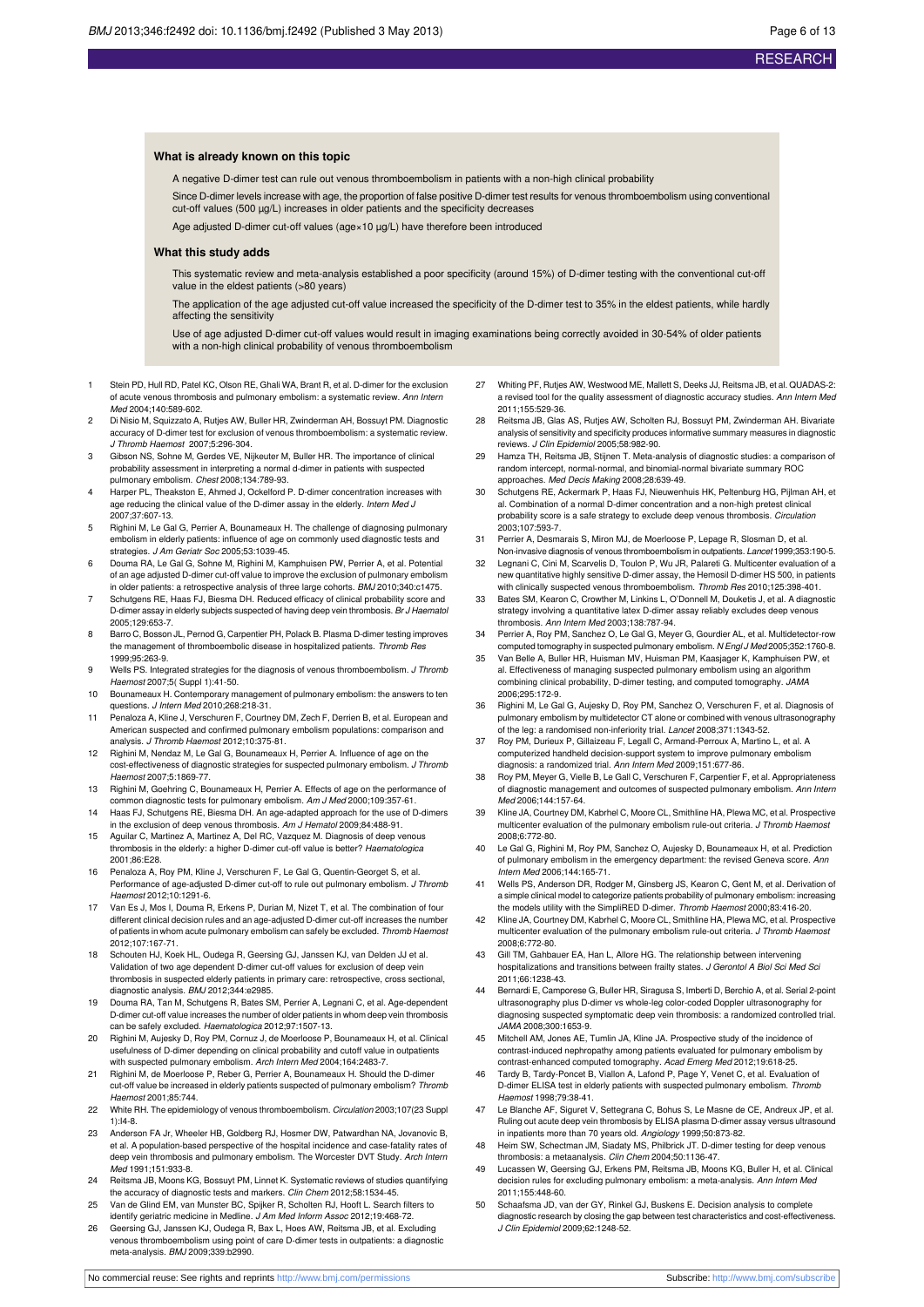**RESEARCH** 

- 51 Koffijberg H, van Zaane B, Moons KG. From accuracy to patient outcome and
- cost-effectiveness evaluations of diagnostic tests and biomarkers: an exemplary modelling study. BMC Med Res Methodol 2013;13:12. 52 Moons KG, Altman DG, Vergouwe Y, Royston P. Prognosis and prognostic research:
- 
- application and impact of prognostic models in clinical practice. BMJ 2009;338:b606. 53 Reilly BM, Evans AT. Translating clinical research into clinical practice: impact of using prediction rules to make decisions. Ann Intern Med 2006;144:201-9.
- 54 Wells PS, Ginsberg JS, Anderson DR, Kearon C, Gent M, Turpie AG, et al. Use of a clinical model for safe management of patients with suspected pulmonary embolism. Ann Intern Med 1998;129:997-1005.
- 55 Douma RA, Mos IC, Erkens PM, Nizet TA, Durian MF, Hovens MM, et al. Performance of 4 clinical decision rules in the diagnostic management of acute pulmonary embolism:
- a prospective cohort study. Ann Intern Med 2011;154:709-18.<br>56 Oudega R, Moons KG, Hoes AW. Ruling out deep venous thrombosis in primary care. A simple diagnostic algorithm including D-dimer testing. Thromb Haemost 2005;94:200-5.
- 57 Wells PS, Anderson DR, Rodger M, Stiell I, Dreyer JF, Barnes D, et al. Excluding pulmonary embolism at the bedside without diagnostic imaging: management of patients with suspected pulmonary embolism presenting to the emergency department by using a simple clinical model and d-dimer. Ann Intern Med 2001;135:98-107.

**Accepted:** 25 March 2013

#### Cite this as: BMJ 2013;346:f2492

This is an Open Access article distributed in accordance with the Creative Commons Attribution Non Commercial (CC BY-NC 3.0) license, which permits others to distribute, remix, adapt, build upon this work non-commercially, and license their derivative works on different terms, provided the original work is properly cited and the use is non-commercial. See: <http://creativecommons.org/licenses/by-nc/3.0/>.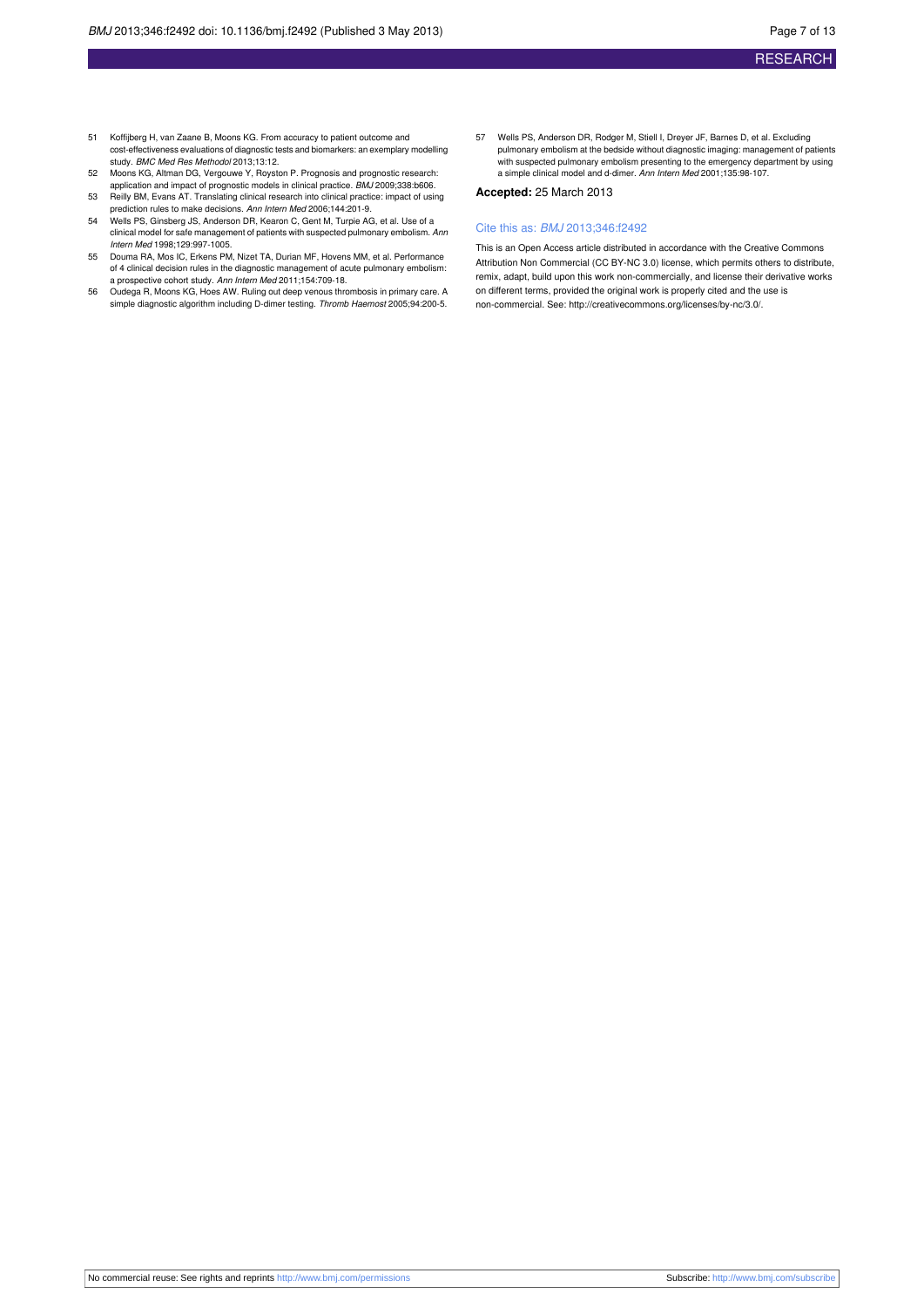## **Tables**

<span id="page-7-0"></span>Table 1| Characteristics of included study cohorts. Data were sorted according to primary suspicion of pulmonary embolism (PE) or deep **vein thrombosis (DVT) and setting. All studies used D-dimer cut-off value of 500 ug/L and age×10 μg/L**

| Reference*                                           | PE or<br><b>DVT</b> | No of<br>patients<br>$(% \mathbf{A})$ (% male) | Mean<br>age (SD)    | <b>Prevalence</b><br>of VTE (%) | Setting                                                     | Reference test to rule out VTE                                                                                                                                                                                                                                                                                                                                      | D-dimer assayt                                           | <b>CDR</b> used<br>(cut-off)                                                             |  |
|------------------------------------------------------|---------------------|------------------------------------------------|---------------------|---------------------------------|-------------------------------------------------------------|---------------------------------------------------------------------------------------------------------------------------------------------------------------------------------------------------------------------------------------------------------------------------------------------------------------------------------------------------------------------|----------------------------------------------------------|------------------------------------------------------------------------------------------|--|
| Douma 2010,<br>derivation set <sup>634</sup>         | PE                  | 1721 (41)                                      | 61 (19)             | 24                              | Hospital; outpatients<br>clinics                            | <b>ELFA</b><br>$((a)$ D-dimer <500 $\mu$ g/L; or (b)<br>presenting in emergency negative results from CUS and from<br>department or outpatient HCT in patients with non-high CDR;<br>or (c) normal VQ scan or normal<br>pulmonary angiogram) and (3 month<br>event free follow-up)                                                                                  |                                                          | Wells <sup>54</sup> ( $\leq$ 4)                                                          |  |
| Douma 2010,<br>validation set 2 <sup>6</sup><br>36   | PE                  | 1819 (49)                                      | 59 (19)             | 21                              | Hospital; outpatients<br>clinics                            | ((a) Non-high CDR and D-dimer <500 ELFA<br>presenting in emergency µg/L; or (b) negative HCT) and (3<br>department or outpatient month event free follow-up)                                                                                                                                                                                                        |                                                          | Revised<br>Geneva<br>score <sup>40</sup> ( $\leq$ 10)                                    |  |
| Penaloza 2012,<br>French cohort <sup>16</sup>        | PE                  |                                                | 1529 (39) Not given | 28                              | Hospital; outpatients<br>presenting in emergency<br>clinics | ((a) D-dimer <500 µg/L; or (b) normal ELFA or<br>pulmonary angiogram; or (c) negative quantitative latex<br>department or outpatient VQ scan; or (d) negative HCT; or (e) agglutination<br>low CDR and non-diagnostic VQ or<br>assay<br>HCT and negative CUS) and (3 month<br>event free follow-up)                                                                 |                                                          | Revised<br>Geneva<br>score <sup>40</sup> ( $\leq$ 10)                                    |  |
| Penaloza 2012,<br>European<br>cohort <sup>1637</sup> | PE                  | 1645 (42)                                      | 59                  | 18                              | Hospital; outpatients<br>clinics                            | (a) Non-high CDR and D-dimer ELISA ELFA or<br>presenting in emergency <500 µg/L; or (b) non-high CDR and<br>quantitative latex<br>department or outpatient negative moderate sensitivity D-dimer agglutination<br>test; or (c) low CDR and low<br>assay<br>probability VQ scan or negative<br>computed tomography angiography;<br>or (d) negative multidetector HCT |                                                          | Revised<br>Geneva<br>score <sup>40</sup> ( $\leq 10$ )                                   |  |
| Penaloza 2012,<br>US cohort <sup>1642</sup>          | PE                  | 7940 (33)                                      | 49                  | 5.1                             | Hospital; outpatients<br>clinics                            | ((a) D-dimer <500 µg/L; or (b) normal ELFA or<br>presenting in emergency VQ scan; or (c) non-diagnostic VQ<br>department or outpatient scan and negative CUS and/or<br>negative D-dimer (d) negative<br>multidetector CT angiography) and<br>(45 days follow-up)                                                                                                    | quantitative latex<br>agglutination<br>assay             | Revised<br>Geneva<br>score <sup>40</sup> ( $\leq$ 10)                                    |  |
| Douma 2010,<br>validation set 1 <sup>6</sup><br>35   | PE                  | 3306 (43)                                      | 53 (18)             | 20                              | outpatients                                                 | Hospital: inpatients and ((a) Unlikely clinical probability and<br>D-dimer $\leq$ 500 µg/L; or (b) negative<br>HCT) and (3 month event free<br>follow-up)                                                                                                                                                                                                           | ELFA or<br>quantitative latex<br>agglutination<br>assay  | Wells <sup>54</sup> ( $\leq$ 4)                                                          |  |
| Van Es 2012 <sup>1755</sup>                          | PE                  | 456 (46)                                       | 65                  | 27                              | Hospital: inpatients and<br>outpatients                     | ((a) Unlikely clinical probability and<br>D-dimer $\leq 500 \mu g/L$ ; or (b) negative<br>HCT) and (3 month event free<br>follow-up)                                                                                                                                                                                                                                | ELFA or<br>quantitative latex<br>agglutination<br>assays | Wells <sup>54</sup> ( $\leq$ 4)                                                          |  |
| Schouten<br>2012‡1856                                | <b>DVT</b>          | 1374 (27)                                      | 59 (17)             | 20                              | Primary care patients                                       | Normal first and repeated CUS<br>ELFA or<br>quantitative latex<br>agglutination<br>assay                                                                                                                                                                                                                                                                            |                                                          | Wells $^{\circ}$ ( $\leq$ 1)                                                             |  |
| Douma 2012,<br>cohort 1719                           | <b>DVT</b>          | 812 (36)                                       | 59 (17)             | 39                              | Hospital; outpatients<br>clinics                            | ((a) Non-high CDR and D-dimer <500 Quantitative latex Wells <sup>9</sup> ( $\leq$ 2)<br>presenting in emergency µg/L; or (b) negative results from first agglutination<br>department or outpatient CUS and D-dimer $<$ 500 $\mu$ g/L; or (c)<br>assay<br>normal results from repeated CUS)<br>and (3 month event free follow-up)                                    |                                                          |                                                                                          |  |
| Douma 2012,<br>cohort 2 <sup>1931</sup>              | DVT                 | 474 (38)                                       | 61 (19)             | 23                              | Hospital; outpatients<br>clinics                            | $((a)$ D-dimer <500 $\mu$ g/L; or (b) normal ELFA<br>presenting in emergency CUS in combination with a non-high<br>department or outpatient clinical probability; or (c) normal<br>phlebography) and (3 month event<br>free follow-up)                                                                                                                              |                                                          | Clinical<br>probability<br>estimated by<br>treating<br>doctor <sup>31</sup><br>$(<80\%)$ |  |
| Douma 2012,<br>cohort 3 <sup>1932</sup>              | <b>DVT</b>          | 359 (41)                                       | 66 (17)             | 23                              | Hospital; outpatients<br>clinics                            | ((a) Low CDR and D-dimer <500 $\mu$ g/L Quantitative latex Wells <sup>9</sup> ( $\leq$ 2)<br>presenting in emergency and 3 month event free follow-up; or<br>department or outpatient (b) normal CUS or impedance<br>plethysmography. Patients with<br>intermediate CDR and D-dimer <500<br>µg/L imaged at treating doctor's                                        | agglutination<br>assay                                   |                                                                                          |  |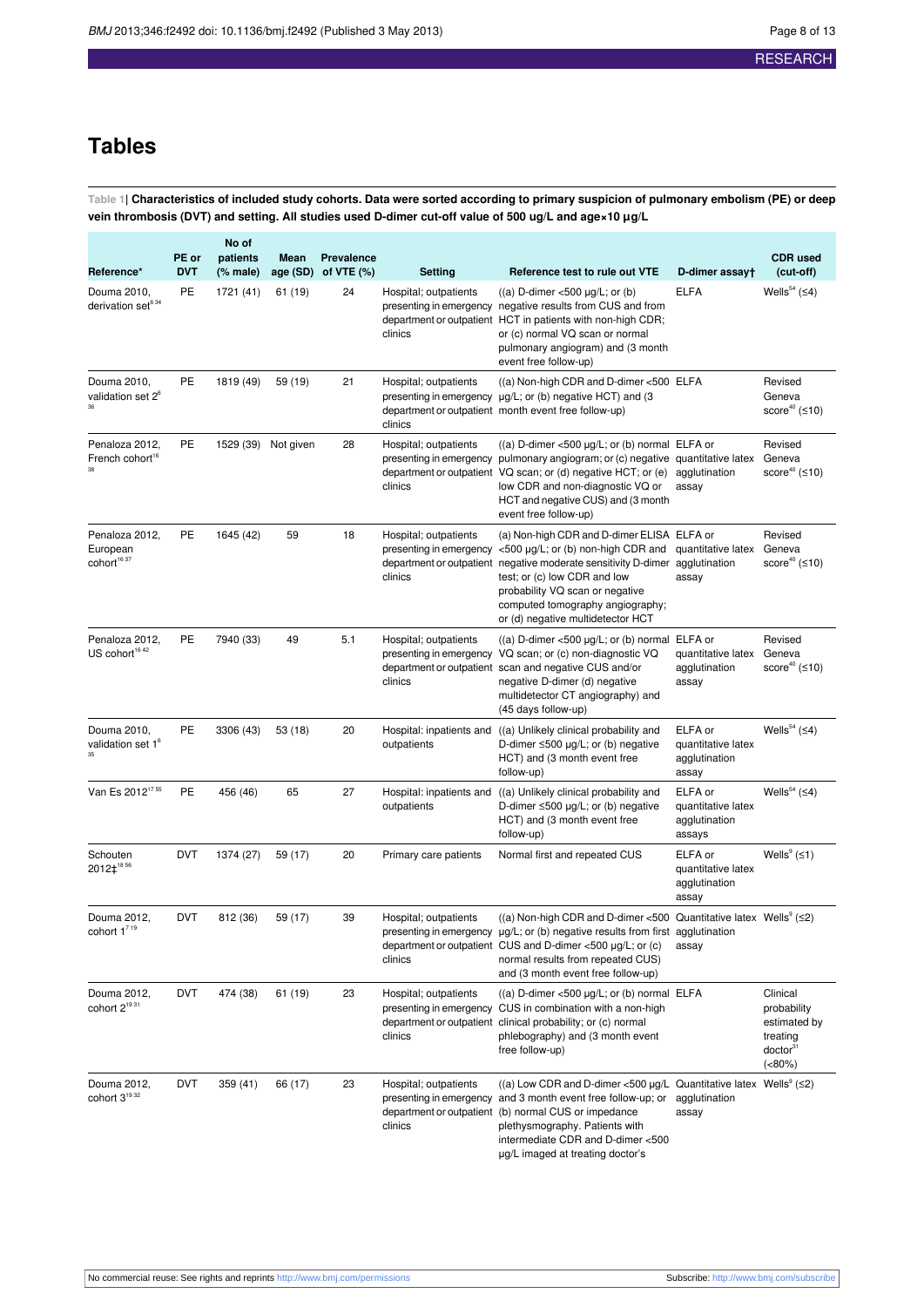#### **Table 1 (continued)**

| Reference*                                                    | PE or<br><b>DVT</b> | No of<br>patients<br>$(% \mathbf{A})$ (% male) | Mean<br>age (SD) | Prevalence<br>of VTE $(\%)$ | <b>Setting</b>                                              | Reference test to rule out VTE                                                                                                                                                                                 | D-dimer assayt                                                              | <b>CDR</b> used<br>(cut-off) |
|---------------------------------------------------------------|---------------------|------------------------------------------------|------------------|-----------------------------|-------------------------------------------------------------|----------------------------------------------------------------------------------------------------------------------------------------------------------------------------------------------------------------|-----------------------------------------------------------------------------|------------------------------|
|                                                               |                     |                                                |                  |                             |                                                             | discretion) and (3 month event free<br>follow-up)                                                                                                                                                              |                                                                             |                              |
| Douma 2012.<br>cohort 4 <sup>19 33</sup>                      | <b>DVT</b>          | 556 (38)                                       | 65 (16)          | 10                          | Hospital; outpatients<br>clinics                            | ((a) Non-high CDR and normal<br>presenting in emergency D-dimer test and 3 month event free<br>department or outpatient follow-up; or (b) normal repeated<br>CUS) and (3 month event free<br>follow-up)        | Quantitative latex Wells <sup>9</sup> ( $\leq$ 2)<br>agglutination<br>assay |                              |
| Douma 2012.<br>cohort $5^{19}$ (Tan<br>et al.<br>unpublished) | <b>DVT</b>          | 617 (52)                                       | 58 (18)          | 37                          | Hospital; outpatients<br>presenting in emergency<br>clinics | (a) Unlikely CDR and D-dimer <500<br>$\mu$ g/L; or (b) negative results from (first)<br>department or outpatient leg venous CUS in combination with<br>normal D-dimer <500 µg/L; or (c)<br>normal repeated CUS | Quantitative latex Wells <sup>9</sup> ( $\leq$ 1)<br>agglutination<br>assav |                              |

PE=pulmonary embolism; DVT=deep vein thrombosis; VTE=venous thromboembolism; CDR=clinical decision rule; ELISA=enzyme linked immunosorbent assay;

ELFA=enzyme linked fluorescent assay; CUS=compression ultrasonography of leg (if repeated; 6-8 days after initial presentation); HRCT=helical computed tomography of chest; VQ=ventilation perfusion.

\*Second reference refers to primary studies describing cohort.

†Classified according to Heim et al and Di Nisio et al.<sup>248</sup>

‡Study also presented data for cut-off value of 750 ug/L in patients aged >60 years. <sup>18</sup> These data were not included in this meta-analysis.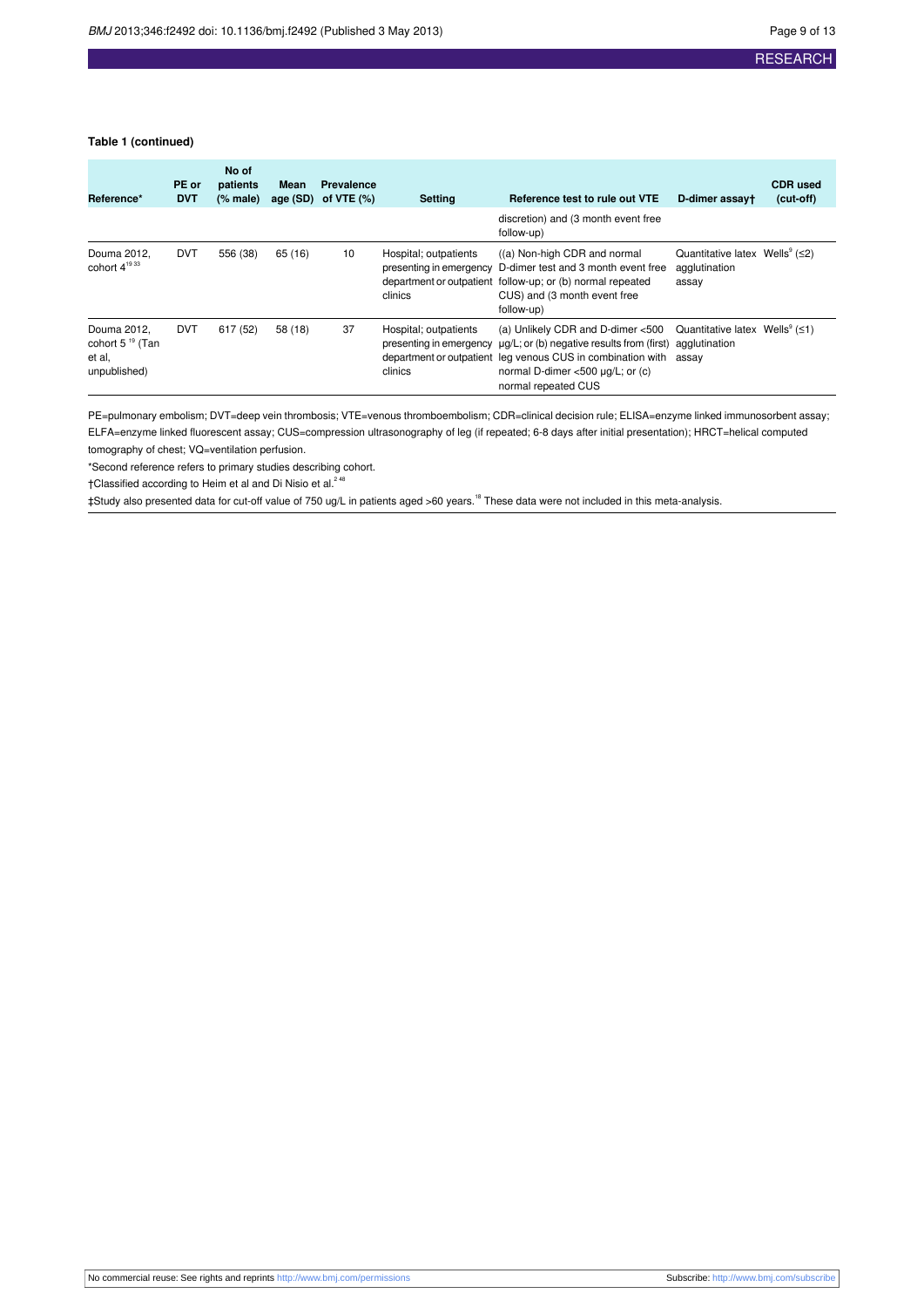<span id="page-9-0"></span>Table 2| Pooled estimates of diagnostic accuracy of D-dimer testing in older patients with suspected venous thromboembolism and non-high **clinical probability per age category and cut-off value in 13 study cohorts**

| Age<br>No of<br>patients<br>(years) |       | Median (range)                         |                                | Pooled sensitivity (95% CI)             |                 | Pooled specificity (95% CI)   |                               |                 |  |  |
|-------------------------------------|-------|----------------------------------------|--------------------------------|-----------------------------------------|-----------------|-------------------------------|-------------------------------|-----------------|--|--|
|                                     |       | prevalence<br>within studies<br>$(\%)$ | Conventional<br>$cut-off (\%)$ | Age adjusted<br>$cut-off (%)$           | P value         | Conventional<br>$cut-off (%)$ | Age adjusted<br>$cut-off (%)$ | P value         |  |  |
| $\leq 50$                           | 5528* | 12.3 (3.09-28.6)                       | 97.6 (95.0 to 98.9)            | NA <sup>+</sup>                         | NA <sup>+</sup> | 66.8 (61.3 to 72.0)           | NA+                           | NA <sup>+</sup> |  |  |
| $51 - 60$                           | 2043* | 13.4 (5.00-33.3)                       | 100.0 (NA)                     | 99.4 (97.3 to 99.9)                     | 0.97            | 57.6 (51.4 to 63.6)           | 62.3 (56.2 to 68.0)           | 0.005           |  |  |
| 61-70                               | 1815  | 15.6 (6.58-26.2)                       |                                | 99.0 (96.6 to 99.7) 97.3 (93.8 to 98.8) | 0.14            | 39.4 (33.5 to 45.6)           | 49.5 (43.2 to 55.8)           | < 0.001         |  |  |
| 71-80                               | 1842  | 21.5 (6.78-34.5)                       | 98.7 (96.5 to 99.5)            | 97.3 (94.3 to 98.8)                     | 0.20            | 24.5 (20.0 to 29.7)           | 44.2 (38.0 to 50.5)           | < 0.001         |  |  |
| >80                                 | 1269  | 15.2 (5.88-26.9)                       | 99.6 (96.9 to 99.9)            | 97.0 (92.9 to 98.8)                     | 0.06            | 14.7 (11.3 to 18.6)           | 35.2 (29.4 to 41.5)           | < 0.001         |  |  |

\*Additional data of cohort 5 of Douma 2012 study (Tan et al, unpublished), were not provided for these age categories (89 patients aged <50 years and 44 patients aged 51-60 years).

†Age adjusted cut-off value (age×50 µg/L) does not apply (NA) to patients aged ≤50 years.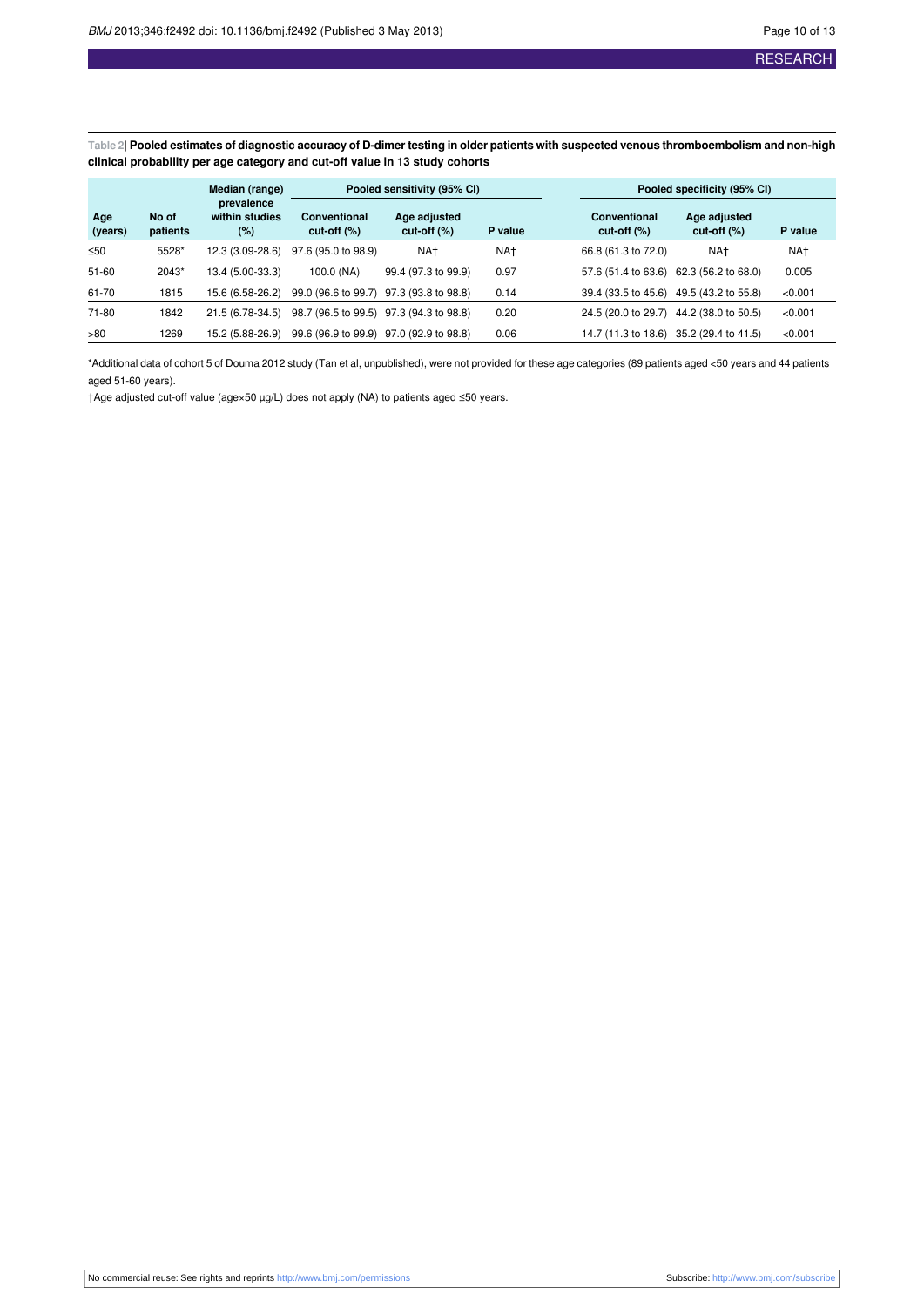<span id="page-10-0"></span>Table 3| Overall and covariate analysis for D-dimer testing stratified by use of conventional and age adjusted cut-off levels in patients with **a non-high clinical probability of venous thromboembolism (all age categories except <50 years)**

|                                                     | No of   |                      | Sensitivity (95% CI)                              | Specificity (95% CI)                              |                     |  |  |
|-----------------------------------------------------|---------|----------------------|---------------------------------------------------|---------------------------------------------------|---------------------|--|--|
| <b>Analyses</b>                                     | cohorts |                      | Conventional cut-off (%) Age adjusted cut-off (%) | Conventional cut-off (%) Age adjusted cut-off (%) |                     |  |  |
| Overall analyses:<br>age-categories >50 years       | 13      | 99.3 (98.4 to 99.7)  | 97.8 (95.9 to 98.9)                               | 36.1 (30.8 to 41.7)                               | 48.8 (42.9 to 54.7) |  |  |
| Prevalence in cohort<br>(overall):                  |         |                      |                                                   |                                                   |                     |  |  |
| < 23%                                               | 7       | 99.4 (98.2 to 99.8)  | 97.9 (95.3 to 99.1)                               | 37.5 (30.4 to 45.2)                               | 49.9 (42.0 to 57.7) |  |  |
| >23%                                                | 6       | 99.1 (97.0 to 99.7)  | 97.7 (94.2 to 99.1)                               | 34.2 (26.7 to 42.5)                               | 47.8 (39.1 to 56.5) |  |  |
| P value                                             |         | 0.64                 | 0.89                                              | 0.56                                              | 0.73                |  |  |
| D-dimer assay:                                      |         |                      |                                                   |                                                   |                     |  |  |
| Only ELFA                                           | 3       | 100 (NA)             | 99.6 (98.2 to 99.9)                               | 28.69 (20.6 to 38.5)                              | 40.8 (30.8 to 51.7) |  |  |
| Quantitative latex assay<br>(and ELFA) <sup>+</sup> | 10      | 98.7 (97.5 to 99.3)  | 96.4 (94.6 to 97.6)                               | 35.6 (32.9 to 42.5)                               | 51.3 (45.2 to 57.4) |  |  |
| P value                                             |         | 0.97                 | 0.005                                             | 0.08                                              | 0.10                |  |  |
| Clinical suspicion:                                 |         |                      |                                                   |                                                   |                     |  |  |
| Pulmonary embolism                                  | 7       | 99.2 (97.9 to 99.7)  | 97.5 (94.7 to 98.8)                               | 34.0 (27.7 to 40.9)                               | 45.7 (38.5 to 53.1) |  |  |
| Deep vein thrombosis                                | 6       | 99.8 (97.8 to 99.97) | 99.3 (96.6 to 99.8)                               | 36.0 (34.0 to 38.0)                               | 48.0 (45.8 to 50.2) |  |  |
| P value                                             |         | 0.31                 | 0.15                                              | 0.58                                              | 0.55                |  |  |

ELFA=enzyme linked fluorescent assay; NA=not applicable.

\*Covariate analysis for setting was not possible as only one study was performed in primary care.

†This stratum contains studies wherein quantitative latex agglutination assays were used, or latex agglutination assays indifferently with ELFA assays.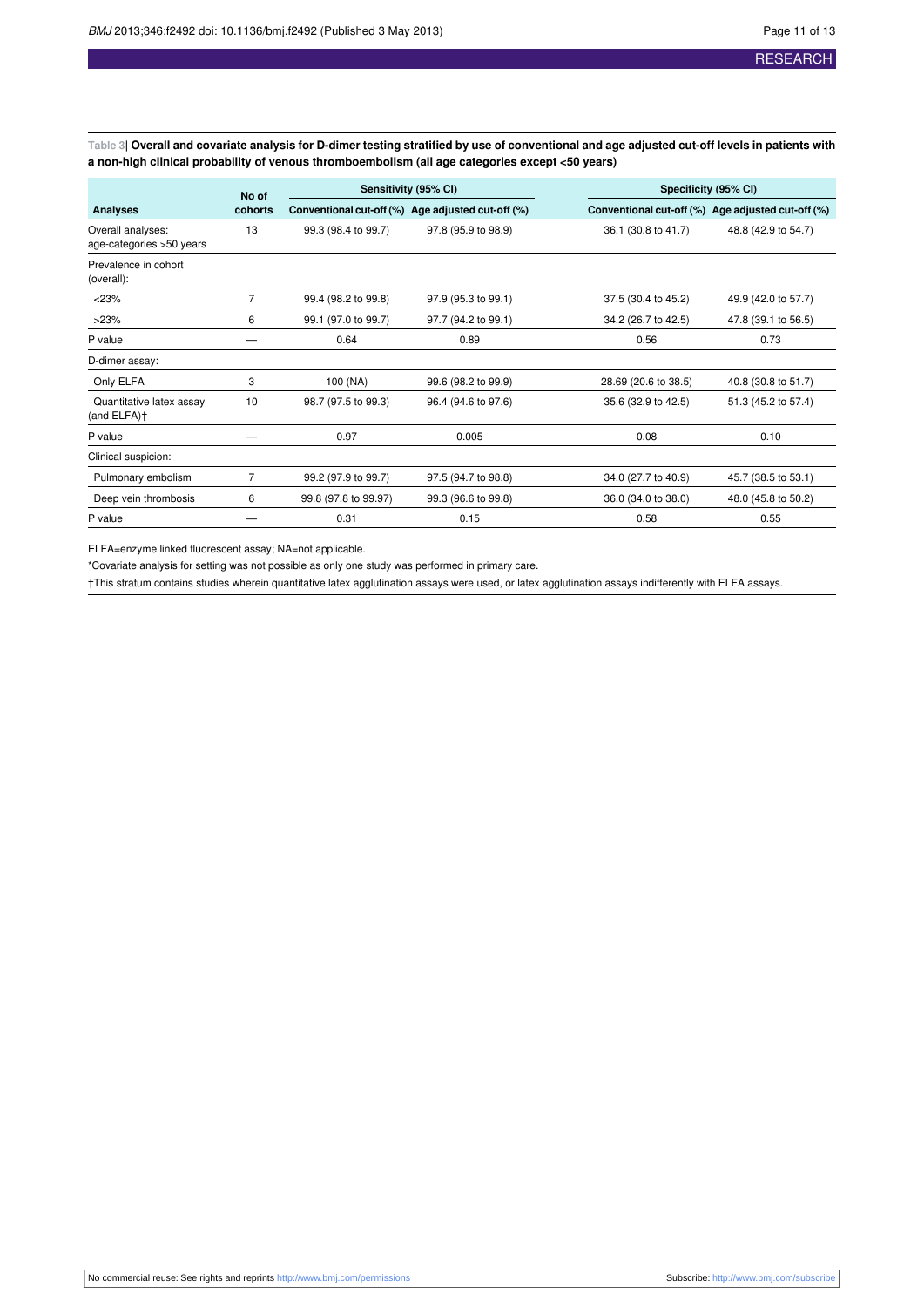<span id="page-11-0"></span>Table 4| Classification table for 1000 hypothetical patients based on median prevalence of venous thromboembolism (VTE) in each age **subgroup\* and on pooled estimates of sensitivity and specificity**

|                                                      | Age (years) |       |                                 |       |           |       |                |       |                                 |        |           |       |        |      |       |
|------------------------------------------------------|-------------|-------|---------------------------------|-------|-----------|-------|----------------|-------|---------------------------------|--------|-----------|-------|--------|------|-------|
| <b>Variables</b>                                     |             | $≤50$ |                                 |       | $51 - 60$ |       |                | 61-70 |                                 |        | $71 - 80$ |       |        | >80  |       |
| Conventional cut-off<br>value                        | $VTE+$      | VTE-  | Total                           | VTE+  | VTE-      | Total | VTE+           | VTE-  | Total                           | $VTE+$ | VTE-      | Total | VTE+   | VTE- | Total |
| D-dimer high                                         | 120         | 291   | 411                             | 134   | 367       | 501   | 154            | 512   | 666                             | 212    | 593       | 805   | 151    | 724  | 876   |
| D-dimer low                                          | 3           | 586   | 589                             | 0     | 499       | 499   | $\overline{c}$ | 332   | 334                             | 3      | 192       | 195   | 1      | 124  | 124   |
| Total                                                | 123         | 877   | 1000                            | 134   | 866       | 1000  | 156            | 844   | 1000                            | 215    | 785       | 1000  | 152    | 848  | 1000  |
| Sensitivity/specificity                              | 97.6        | 66.8  | $\hspace{0.1mm}-\hspace{0.1mm}$ | 100.0 | 57.6      | -     | 99.0           | 39.4  | $\hspace{0.1mm}-\hspace{0.1mm}$ | 98.7   | 24.5      | -     | 99.6   | 14.6 | —     |
| Age adjusted cut-off<br>value                        |             |       |                                 | VTE+  | VTE-      | Total | VTE+           | VTE-  | Total                           | $VTE+$ | VTE-      | Total | $VTE+$ | VTE- | Total |
| D-dimer high                                         |             |       |                                 | 133   | 327       | 460   | 152            | 427   | 578                             | 209    | 438       | 647   | 147    | 550  | 697   |
| D-dimer low                                          |             |       |                                 | 1     | 539       | 540   | $\overline{4}$ | 417   | 422                             | 6      | 347       | 353   | 5      | 298  | 303   |
| Total                                                |             |       |                                 | 134   | 866       | 1000  | 156            | 844   | 1000                            | 215    | 785       | 1000  | 152    | 848  | 1000  |
| Sensitivity/specificity                              |             |       |                                 | 99.4  | 62.3      |       | 97.3           | 49.5  | $\overline{\phantom{0}}$        | 97.3   | 44.2      |       | 97.0   | 35.2 | –     |
| No of avoided<br>unnecessary imaging<br>examinations |             |       |                                 |       | 40        |       |                | 85    |                                 |        | 155       |       |        | 175  |       |
| Additional No of<br>cases missed                     |             |       |                                 |       |           |       | $\overline{2}$ |       |                                 | 3      |           |       | 4      |      |       |

\*12.3% in patients aged ≤50, 13.4% in patients aged 51-60, 15.6% in patients aged 61-70, 21.5% in patients aged 71-80, and 15.2% in patients aged >80 years.